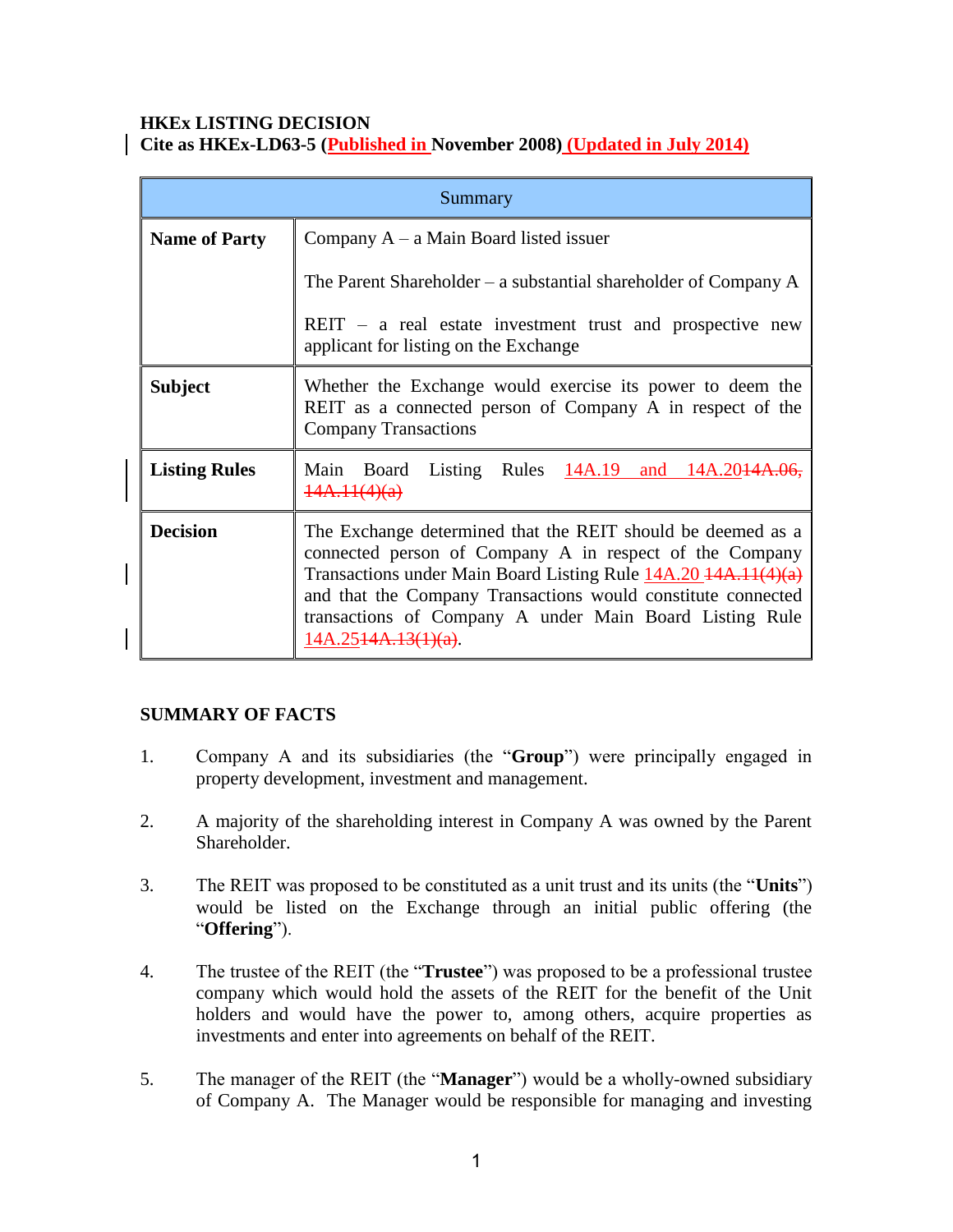the REIT's assets (including acquiring and disposing of assets by the REIT) for the benefit of the Unit holders.

- 6. For the purposes of the listing of the Units, it was proposed that:
	- The REIT's initial property portfolio would comprise properties to be acquired from the Group and the Parent Shareholder and the REIT would enter into separate agreements with the Group and with the Parent Shareholder in respect of each acquisition. Completion of each acquisition would be conditional on the Offering.
	- Each of the Group and the Parent Shareholder would also enter into a subscription agreement with the REIT for the subscription of certain Units for cash which was also conditional on the Offering. Immediately after the Offering, the Units to be held by the Group and the Parent Shareholder would be, in aggregate, less than 30% of the total Units then in issue.

The disposal of the Group's property interests to the REIT and the subscription of the Units by the Group are referred as the "**Company Transactions**". The disposal of the Parent Shareholder's property interests to the REIT and the subscription of Units by the Parent Shareholder are referred as the "**Parent Transactions**". The Company Transactions and the Parent Transactions are collectively referred as the "**Transactions**".

## **THE ISSUE RAISED FOR CONSIDERATION**

7. Whether the Exchange would exercise its power to deem the REIT as a connected person of Company A in respect of the Company Transactions.

# **APPLICABLE LISTING RULE OR PRINCIPLE**

…

8. Main Board Listing Rule 14A.19 14A.06 provides that:

The Exchange has the specific-power to deem any person to be a connected person. (see rule  $14A.11(4)$ ) ...

9. Main Board Listing Rule 14A.11 provide, among other matters, that for the purposes of Chapter 14A, the definition of "connected person" includes:

> (1) a director, chief executive or substantial shareholder of the listed issuer;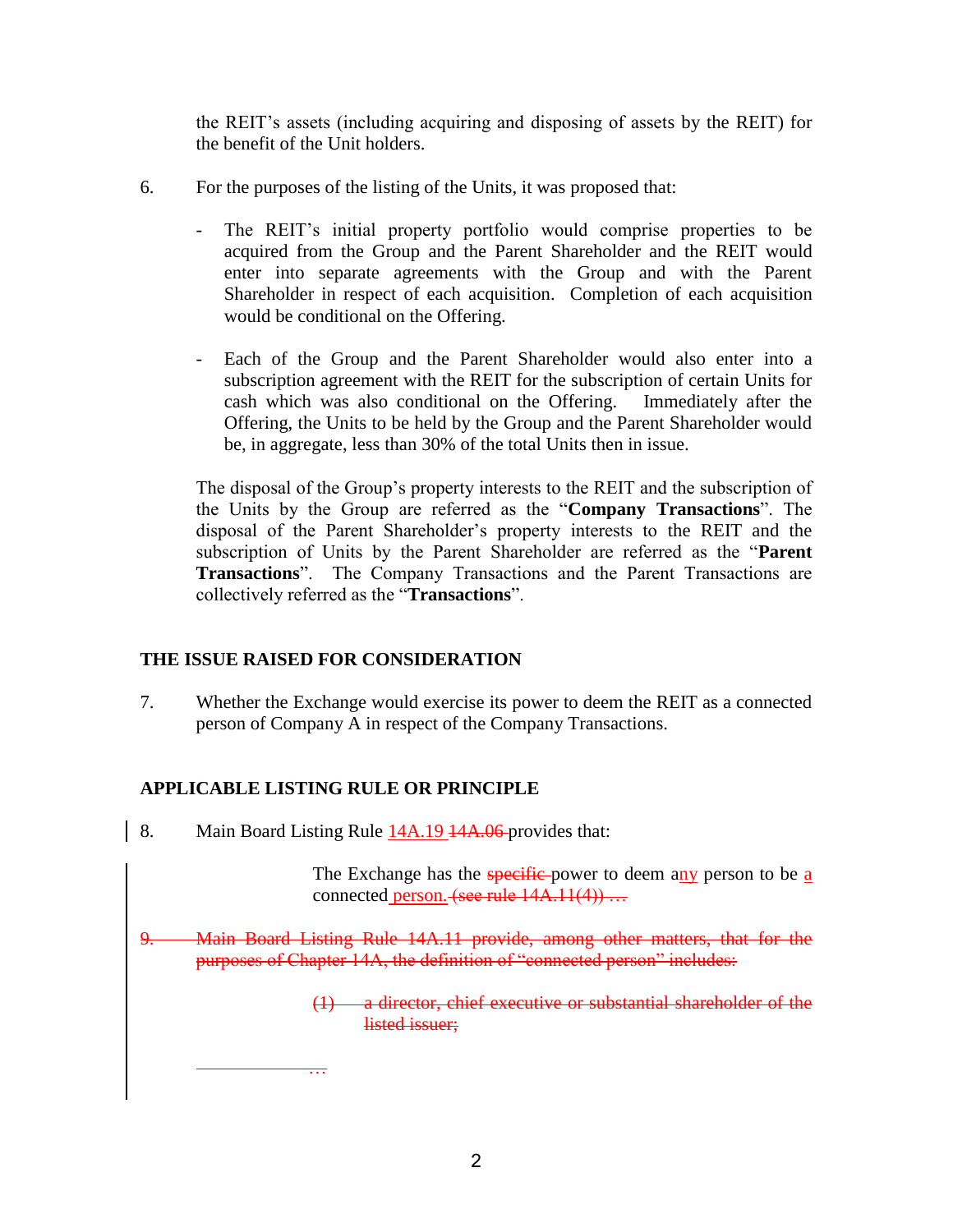- (4) any associate of a person referred to in rules 14A.11(1), (2) or (3). The definitions of "associate" (in the context of non-PRC issuers and PRC issuers) are contained in rules 1.01 and 19A.04, respectively. In this Chapter, an "associate" of a person referred to in rules 14A.11(1), (2) or (3) includes the following additional persons:-
	- (a) any person or entity with whom a person referred to in rules  $14A.11(1)$ ,  $(2)$  or  $(3)$  has entered, or proposes to enter, into any agreement, arrangement, understanding or undertaking, whether formal or informal and whether express or implied, with respect to the transaction which is such that, in the opinion of the Exchange, that person or entity should be considered a connected person; …

## 9. Main Board Listing Rule 14A.20 provides that:

A deemed connected person includes a person:

- (1) who has entered, or proposes to enter, into:
	- (a) a transaction with the listed issuer's group; and
	- (b) an agreement, arrangement, understanding or undertaking (whether formal or informal and whether express or implied) with a connected person described in rule  $14A.07(1)$ ,  $(2)$  or  $(3)$  with respect to the transaction; and
- (2) who, in the Exchange's opinion, should be considered as a connected person.

### **ANALYSIS**

- 10. The connected transaction rules seek to ensure that the interests of shareholders as a whole are taken into account by a listed issuer when it enters into transactions with connected persons, in particular to safeguard against connected persons (such as the listed issuer's directors, chief executives or substantial shareholders or their associates) taking advantage of their positions to the detriment of minority shareholders of an issuer.
- 11. Rule 14A.19 <del>14A.06</del> provides that the Exchange has the specific power to deem a person to be connected. This power is usually exercised by the Exchange in respect of a particular transaction. In making the determination, the Exchange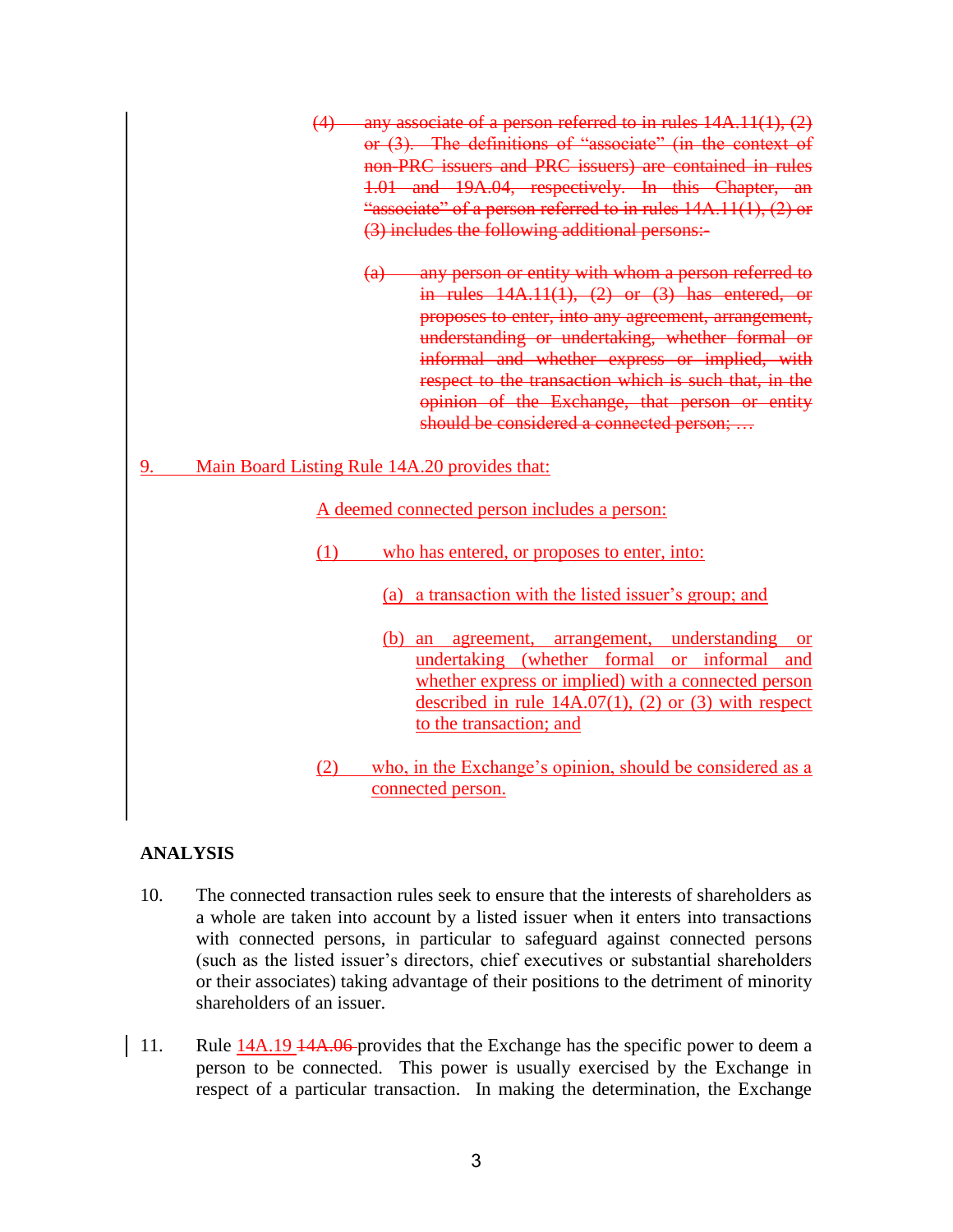will consider all relevant facts and circumstances surrounding the transaction and whether the interests of shareholders as a whole are taken into account by the listed issuer when it enters into the transaction. Particular regard would be given to the substance rather than the form of the transaction and any arrangements that are designed to circumvent the spirit and intent of the connected transaction rules.

- 12. Rules  $14A.20$  and  $14A.2114A.11(4)(a)$  and  $(e)$  set out certain specific circumstances where the Exchange may exercise its power to deem a person to be connected. Rule  $14A.2014A.11(4)(a)$  is intended to cover situations where the connected person may be in a position to exercise significant influence in a transaction between the listed issuer and a third party and/or where the connected person stands to benefit from the transaction because the connected person has entered, or proposes to enter, into any arrangement with that third party with respect to that transaction.
	- 13. In considering whether the REIT should be deemed as a connected person of Company A in respect of the Company Transactions under Rule  $14A.2014A.11(4)(a)$ , the Exchange had taken into account the proposed REIT structure, the relationship of the Manager with Company A and the Parent Shareholder, and the series of Transactions the REIT proposed to enter into with the Group and the Parent Shareholder leading to the establishment of the REIT and the Offering.
	- 14. The present case involved the Group and the Parent Shareholder (being a connected person) entering into agreements with the same entity for disposing of their respective property interests to, and subscribing the Units issued by, such entity at the same time. The completion of each Transaction and the Offering would be inter-conditional. It was apparent that the Transactions were related to each other and fell under the circumstances described in Rule  $14A.2044A.11(4)(a)$ .
	- 15. The Manager, being a subsidiary of Company A, was ultimately controlled by the Parent Shareholder. Under the proposed REIT structure, the Manager would have the general power of management over the REIT's assets, including any acquisition or disposal of assets by the REIT. The Manager would negotiate with both the Group and the Parent Shareholder on behalf the REIT in respect of the Transactions. The proposed REIT structure and the series of Transactions suggested that it was possible for the Parent Shareholder to influence the Manager and the terms of the Company Transactions in a way to obtain an advantage through the Parent Transactions.
	- 16. Company A had submitted that there would be various safeguards against any conflict of interest arising from the role of the Manager and its relationship with the Parent Shareholder. The Code of Real Estate Investment Trusts required independent valuation of the properties to be acquired from the Group and the Parent Shareholder which was necessary to enable investors in the Units to make an